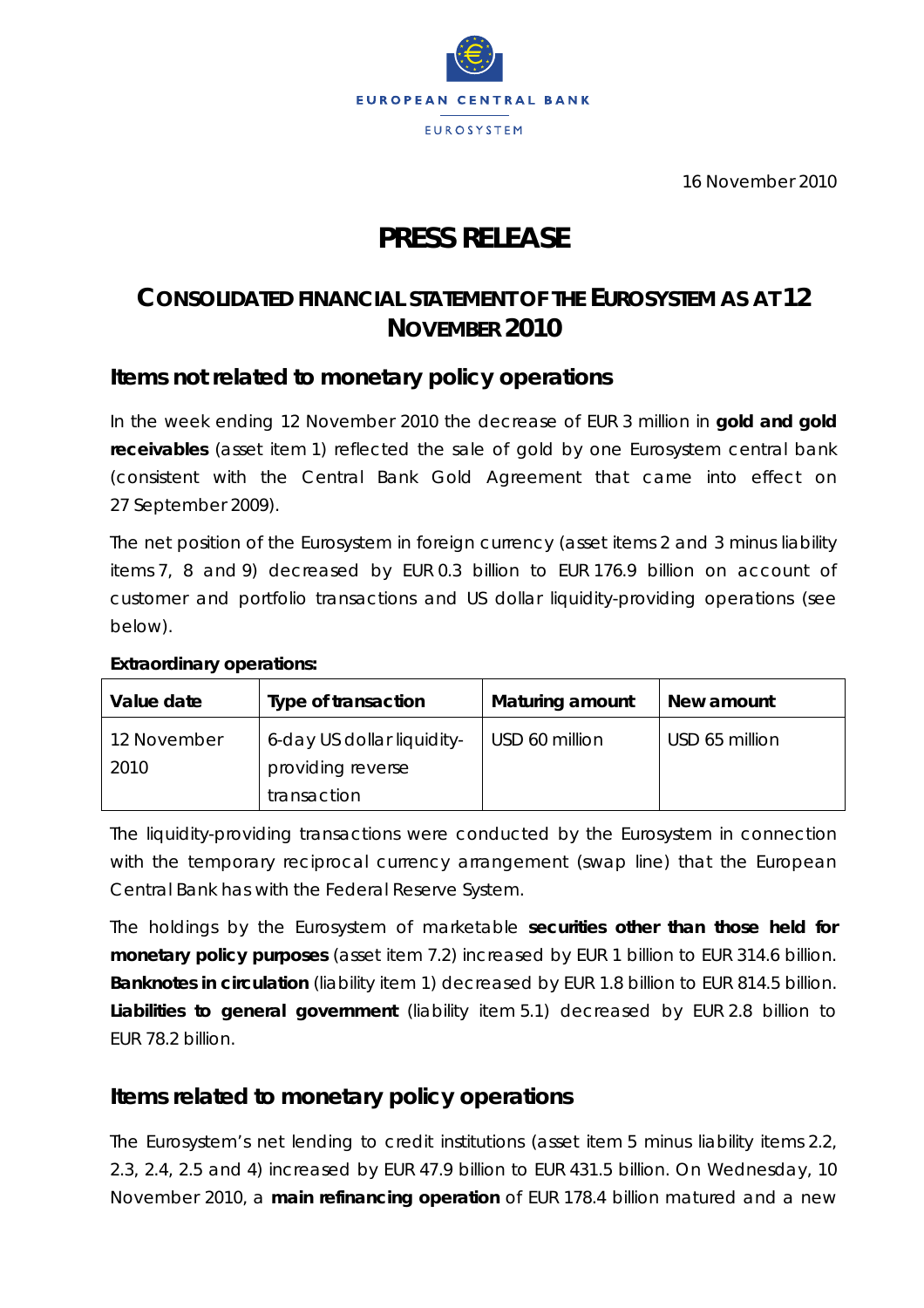one of EUR 175 billion was settled. On the same day, a **longer-term refinancing operation** of EUR 52.2 billion matured and a new one of EUR 63.6 billion was settled. On Thursday, 11 November 2010, a **longer-term refinancing operation** of EUR 35.7 billion matured. On Wednesday, 10 November 2010, a **liquidity-providing fine-tuning operation** of EUR 12.6 billion, with a maturity of 6 days, was settled. On the same day, **fixed-term deposits** in an amount of EUR 63.5 billion matured and new deposits were collected in an amount of EUR 64 billion, with a maturity of one week.

The holdings by the Eurosystem of **securities held for monetary policy purposes** (asset item 7.1) increased by EUR 1.1 billion to EUR 126.1 billion as a result of settled purchases under the Securities Markets Programme. Therefore, in the week ending 12 November 2010 the value of the accumulated purchases under the Securities Markets Programme and that of the portfolio held under the covered bond purchase programme totalled EUR 65.1 billion and EUR 61 billion respectively. Both portfolios are accounted for on a held-to-maturity basis.

Recourse to the **marginal lending facility** (asset item 5.5) was EUR 2.1 billion (compared with EUR 0.1 billion in the previous week), while recourse to the **deposit facility** (liability item 2.2) was EUR 20.2 billion (compared with EUR 81.7 billion in the preceding week).

### **Current accounts of euro area credit institutions**

As a result of all transactions, the **current account** position of credit institutions with the Eurosystem (liability item 2.1) increased by EUR 55.1 billion to EUR 245.1 billion.

#### **European Central Bank**

Directorate Communications, Press and Information Division Kaiserstrasse 29, D-60311 Frankfurt am Main Tel.: +49 69 1344 7455, Fax: +49 69 1344 7404 Internet: http://www.ecb.europa.eu

**Reproduction is permitted provided that the source is acknowledged.**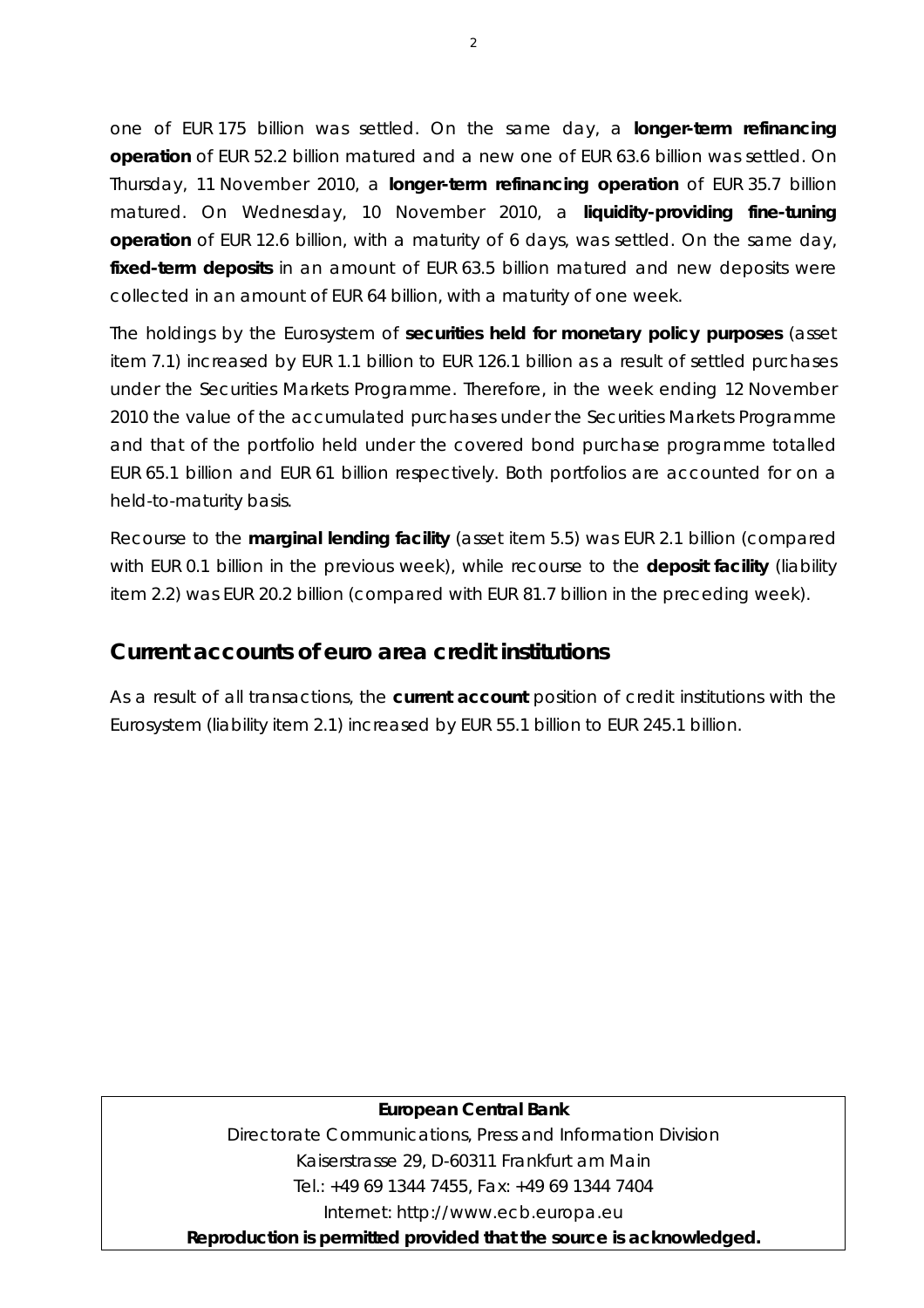

#### **Consolidated financial statement of the Eurosystem - 16/11/2010**

| <b>Assets (EUR millions)</b>                                                                                    | <b>Balance</b>               | <b>Difference</b><br>compared<br>with last<br>week due to<br>transactions | Liabilities (EUR millions)                                                                                                  | <b>Balance</b>   | <b>Difference</b><br>compared<br>with last<br>week due to<br>transactions |
|-----------------------------------------------------------------------------------------------------------------|------------------------------|---------------------------------------------------------------------------|-----------------------------------------------------------------------------------------------------------------------------|------------------|---------------------------------------------------------------------------|
| 1 Gold and gold receivables                                                                                     | 334,409                      | $-3$                                                                      | 1 Banknotes in circulation                                                                                                  | 814,499          | $-1,810$                                                                  |
| 2 Claims on non-euro area residents<br>denominated in foreign currency                                          | 219,603                      | $-649$                                                                    | 2 Liabilities to euro area credit institutions<br>related to monetary policy operations                                     | 329,321          | $-5,941$                                                                  |
| 2.1 Receivables from the IMF<br>2.2 Balances with banks and security<br>investments, external loans and other   | 69,734<br>149,869            | $-87$<br>$-563$                                                           | denominated in euro<br>2.1 Current accounts (covering the<br>minimum reserve system)                                        | 245,061          | 55,053                                                                    |
| external assets                                                                                                 |                              |                                                                           | 2.2 Deposit facility<br>2.3 Fixed-term deposits                                                                             | 20,209<br>64,000 | $-61,523$<br>500                                                          |
| 3 Claims on euro area residents<br>denominated in foreign currency                                              | 23,825                       | 116                                                                       | 2.4 Fine-tuning reverse operations<br>2.5 Deposits related to margin calls                                                  | 0<br>50          | $\Omega$<br>29                                                            |
| 4 Claims on non-euro area residents<br>denominated in euro                                                      | 19,351                       | 311<br>311                                                                | 3 Other liabilities to euro area credit<br>institutions denominated in euro                                                 | 3,911            | 910                                                                       |
| 4.1 Balances with banks, security<br>investments and loans                                                      | 19,351                       |                                                                           | 4 Debt certificates issued                                                                                                  | 0                | 0                                                                         |
| 4.2 Claims arising from the credit facility<br>under ERM II                                                     | 0                            | 0                                                                         | 5 Liabilities to other euro area residents<br>denominated in euro                                                           | 84,532           | $-2,553$                                                                  |
| 5 Lending to euro area credit institutions<br>related to monetary policy operations<br>denominated in euro      | 515,799                      | $-13,072$                                                                 | 5.1 General government<br>5.2 Other liabilities                                                                             | 78,173<br>6,359  | $-2,761$<br>207                                                           |
| 5.1 Main refinancing operations<br>5.2 Longer-term refinancing operations<br>5.3 Fine-tuning reverse operations | 175,035<br>326,098<br>12,552 | $-3,316$<br>$-24,287$<br>12,552                                           | 6 Liabilities to non-euro area residents<br>denominated in euro                                                             | 40,775           | $-1,108$                                                                  |
| 5.4 Structural reverse operations<br>5.5 Marginal lending facility<br>5.6 Credits related to margin calls       | 0<br>2,112<br>$\overline{2}$ | 0<br>1,981<br>$-2$                                                        | 7 Liabilities to euro area residents<br>denominated in foreign currency                                                     | 820              | $-533$                                                                    |
| 6 Other claims on euro area credit<br>institutions denominated in euro                                          | 28,265                       | -88                                                                       | 8 Liabilities to non-euro area residents<br>denominated in foreign currency<br>8.1 Deposits, balances and other liabilities | 12,052<br>12,052 | 334<br>334                                                                |
| 7 Securities of euro area residents<br>denominated in euro                                                      | 440,691                      | 2,025                                                                     | 8.2 Liabilities arising from the credit facility<br>under ERM II                                                            | 0                | 0                                                                         |
| 7.1 Securities held for monetary policy<br>purposes                                                             | 126,101                      | 1,073                                                                     | 9 Counterpart of special drawing rights<br>allocated by the IMF                                                             | 53,665           | 0                                                                         |
| 7.2 Other securities                                                                                            | 314,590                      | 953                                                                       |                                                                                                                             |                  |                                                                           |